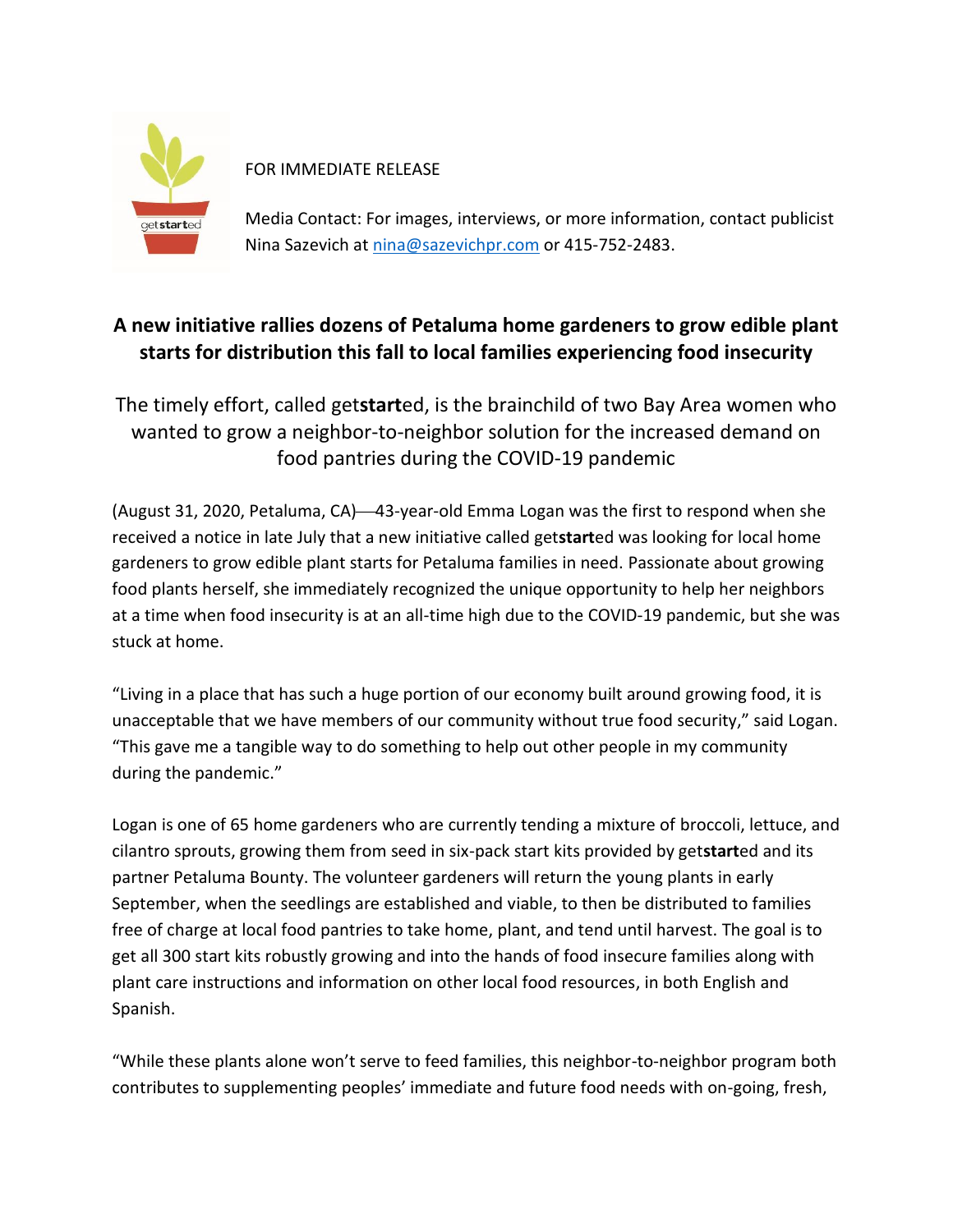nutritious produce, and also nurtures many new gardeners, who undoubtedly will experience the joys of growing some of their own food," said Cara Storm, director of get**start**ed. "All of this leads to greater community connection and resilience."

Storm, a resident of Petaluma, launched get**start**ed with her friend Susan Duncan, an avid Oakland gardener, who realized this past spring that she had more starts than she needed—in this case, zucchini plants. She wondered: what if the pandemic-inspired boon of home gardeners could share edible plants with lower income community members experiencing food insecurity?

The two women were determined to explore the idea and reached out to others doing related work in the area. They found an enthusiastic partner in Petaluma Bounty, a farm-based community food security project that opened its doors in 2008 and whose mission is healthy food for everyone through collaboration, education, and promoting self-reliance.

Together, they mapped existing resources and other efforts, went to local pantries with whom Petaluma Bounty has relationships, and surveyed more than 60 clients on their needs, edible plant preferences, and interest and ability to grow a plant.

"get**start**ed is a wonderful complement to Petaluma Bounty's multi-faceted approach to addressing food insecurity in our community," said Suzi Grady, director of Petaluma Bounty. "The idea is simple and powerful—leverage existing resources and skill sets of local gardeners to grow extra plants for gardeners on a limited income. By creating a network of gardeners to grow a few extra starts, we can expand others' ability to grow their own food and start a deeper conversation of how to help one another. This is an idea that can take root in any community. I look forward to supporting get**start**ed into the future and seeing how this shared effort and network evolves."

The opportunity to expand food gardening into families' homes was the lure for 46-year-old Julia Luna, who is a school garden program manager in Petaluma, and took home 6 start kits to tend. "The children would come to school and experience time in their school garden which is great, but then they go home, and the continuation of healthy eating/growing/living is uncertain," said Luna. "Starts given is a wonderful continuation to eating more healthily and allows families to understand that it is possible to do at home, affordably and easily."

Ana Keller, Estate Director of Keller Estate wines, picked up 12 kits. A home gardener since high school, Keller was excited to see an initiative that spoke to her lifelong love of growing food and gardening. "I thought, if I could help another family get started along that path, to understand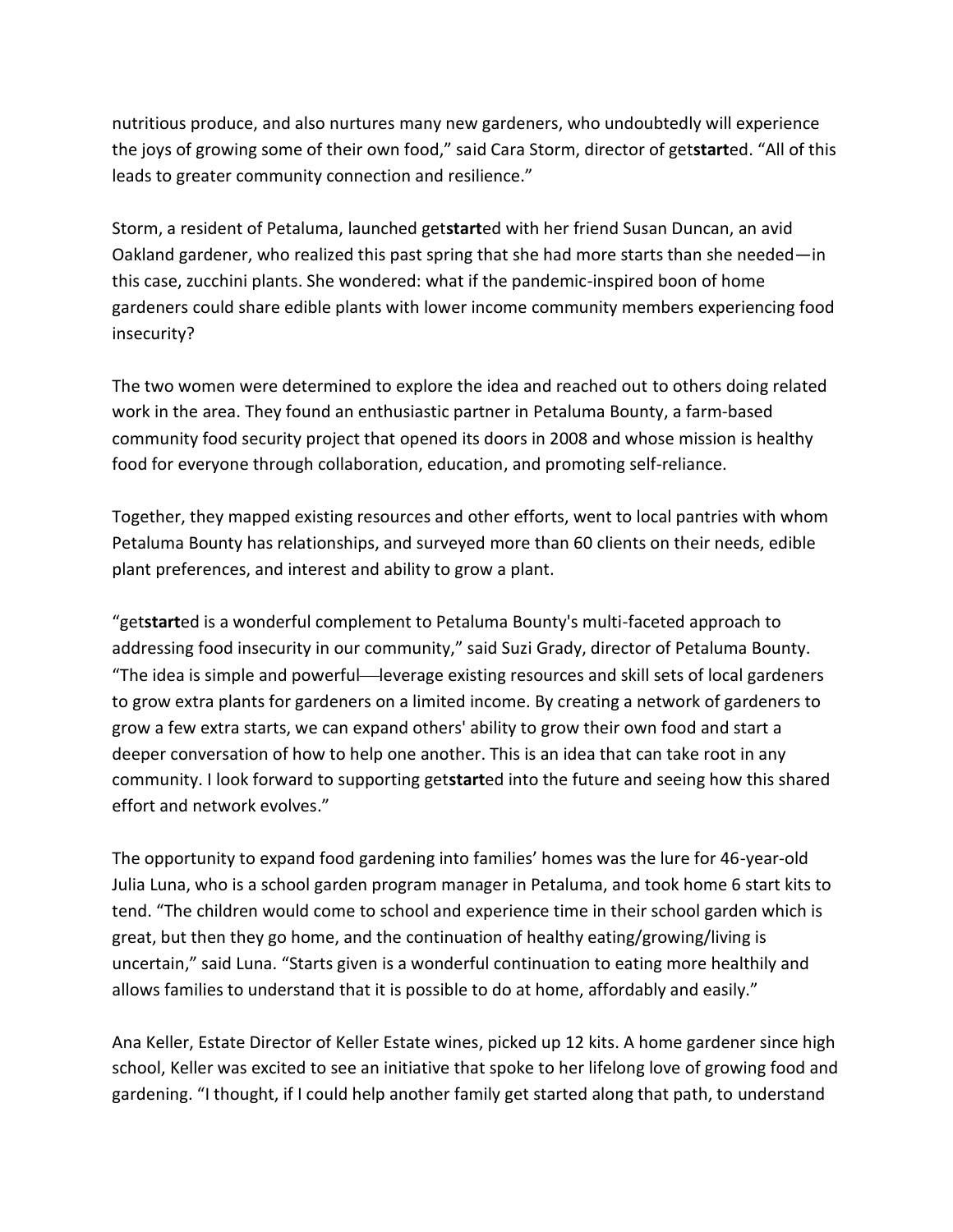the health value of food from the garden, great!" said Keller. "The Keller Estate is thrilled to be involved and happy to report that our plants are almost an inch tall already."

"It's been so uplifting to see the small seed of an idea bloom into such an enthusiastic response on so many levels," said Duncan. "Petaluma Bounty saw this as another effective way to help address food insecurity. The amateur to expert home gardeners who signed up to tend kits feel like activists—some are involving their children and grandchildren, teaching them about growing as well as civic responsibility. And we look forward to the recipients enjoying the delight and pride of seeing food on the table that they've grown themselves. It's a wonderful cycle we hope to see continue here in the spring growing season, and to help launch in other communities, given how scalable and culturally and geographically-customizable the program can be."

**Volunteer gardeners will be returning the start plants on Sunday, September 6, the day of Petaluma Bounty's inaugural fall plant sale, from 3:30 to 5:00pm. For more information about the plant sale, go to petalumabounty.org. The plants will then be distributed within a week through pantries at Elim Lutheran, Salvation Army, and McDowell Elementary.**

"Seeing seeds pop up and a plant offer its bounty is a beautiful sign of hope," expressed Storm. "Especially now, this program feels like a meaningful way to build more human connection during a time when we can't necessarily connect in person—and as long as there are food lines, this program can lend a hand… and a green thumb."

## **About** get**start**ed

get**start**ed is a timely, emergent initiative addressing the increased, pandemic-related food insecurity in our communities, mobilizing home gardeners to share edible plant starts with their neighbors in need. While the program depends on local growing seasons, it aims to promote increased knowledge of, and interest in, year-round edible gardening, and resulting on-going community resilience and civic engagement. With no cost to participate, either as a home gardener "Starter" or recipient "Grower," the scalable, customizable program relies on collaboration and product donation from communities and partners supporting the proven concept and joyful results.

## [https://www.getstarted.garden](https://www.getstarted.garden/)

## **About Petaluma Bounty**